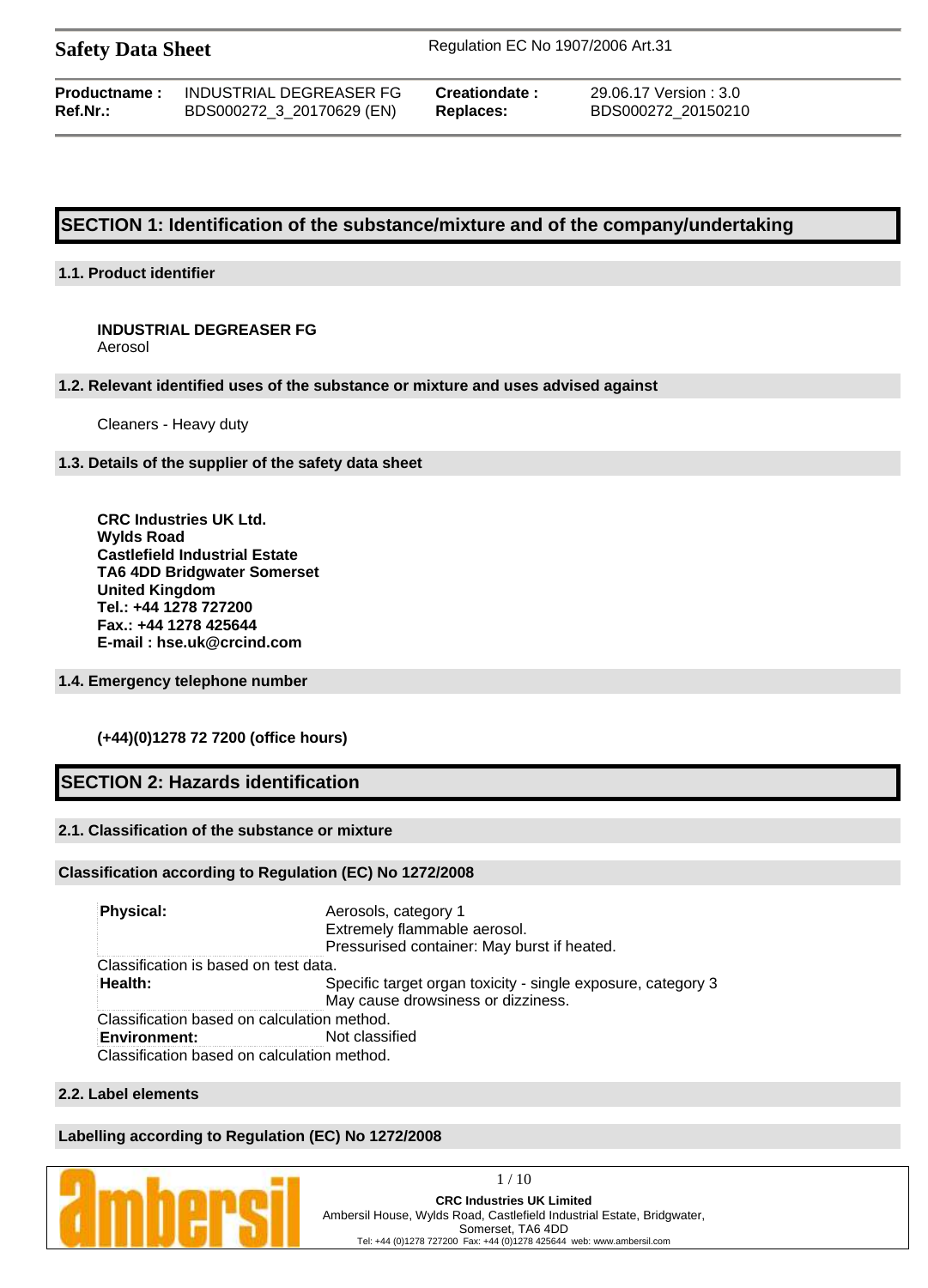Safety Data Sheet Regulation EC No 1907/2006 Art.31

| <b>Productname:</b> | INDUSTRIAL DEGREASER FG   | Creationdate: | 29.06.17 Version : 3.0 |
|---------------------|---------------------------|---------------|------------------------|
| <b>Ref.Nr.:</b>     | BDS000272_3_20170629 (EN) | Replaces:     | BDS000272 20150210     |
|                     |                           |               |                        |

| <b>Product identifier:</b>                 | Contains:<br>hydrocarbons                                                                                |
|--------------------------------------------|----------------------------------------------------------------------------------------------------------|
| Hazard pictogram(s):                       |                                                                                                          |
| Signal word:                               | Danger                                                                                                   |
| Hazard statement(s):                       | H222 : Extremely flammable aerosol.                                                                      |
|                                            | H229: Pressurised container: May burst if heated.                                                        |
|                                            | H336 : May cause drowsiness or dizziness.                                                                |
| Precautionary statement(s):                | P102 : Keep out of reach of children.                                                                    |
|                                            | P210 : Keep away from heat, hot surfaces, sparks, open flames and other<br>ignition sources. No smoking. |
|                                            | P211 : Do not spray on an open flame or other ignition source.                                           |
|                                            | P251 : Do not pierce or burn, even after use.                                                            |
|                                            | P261: Avoid breathing dust/fume/gas/mist/vapours/spray.                                                  |
|                                            | P271 : Use only outdoors or in a well-ventilated area.                                                   |
|                                            | P410/412 : Protect from sunlight. Do not expose to temperatures exceeding<br>50°C/122°F.                 |
|                                            | P501-2 : Dispose of contents/container to an authorised waste collection point.                          |
| <b>Supplemental Hazard</b><br>information: | Repeated exposure may cause skin dryness or cracking.                                                    |

#### **2.3. Other hazards**

No information available

# **SECTION 3: Composition/information on ingredients**

### **3.1. Substances**

Not applicable.

#### **3.2. Mixtures**

| <b>Hazardous ingredient</b>                                               | <b>Registration</b><br>number | CAS-<br>nr.         | EC-nr                | w/w<br>$\frac{0}{0}$ | <b>Hazard Class and</b><br>Category                 | <b>Hazard statement</b>  | <b>Notes</b> |
|---------------------------------------------------------------------------|-------------------------------|---------------------|----------------------|----------------------|-----------------------------------------------------|--------------------------|--------------|
| Hydrocarbons, C9-C11, n-alkanes,<br>isoalkanes, cyclics, $<$ 2% aromatics | 01-2119463258-<br>33          |                     | $(919 -$<br>$857-5$  | $50-$<br>75          | Flam. Liq. 3, Asp. Tox. 1,<br>STOT SE 3             | H226, H304, H336         | B,Q          |
| 1-methoxy-2-propanol; monopropylene<br>glycol methyl ether                | $ 01-2119457435-$<br>35       | $107 -$<br>$98 - 2$ | $203 -$<br>539-1     | $10 -$<br>25         | Flam. Lig. 3, STOT SE 3                             | H226.H336                | A            |
| 2-methoxy-1-methylethyl acetate                                           | 01-2119475791-<br>29          | $108 -$<br>65-6     | $203 -$<br>603-9     | $10 -$<br>25         | Flam. Lig. 3                                        | H <sub>226</sub>         | A            |
| carbon dioxide                                                            |                               | $124 -$<br>$38-9$   | $204 -$<br>696-9     | $1 - 5$              | Press, Gas                                          | H <sub>280</sub>         | A.G          |
| butan-2-ol                                                                | 01-2119475146-<br>36          | 78-92-<br>2         | $201 -$<br>$158 - 5$ | 5                    | Flam. Lig. 3, Eye Irrit. 2,<br>STOT SE 3, STOT SE 3 | H226, H319, H335, H336 B |              |

#### **Explanation notes**

A : substance with Community workplace exposure limit

B : substance with national established workplace exposure limit

G : exempted from the obligation to register in accordance with art.2(7) of REACH Regulation No 1907/2006



2 / 10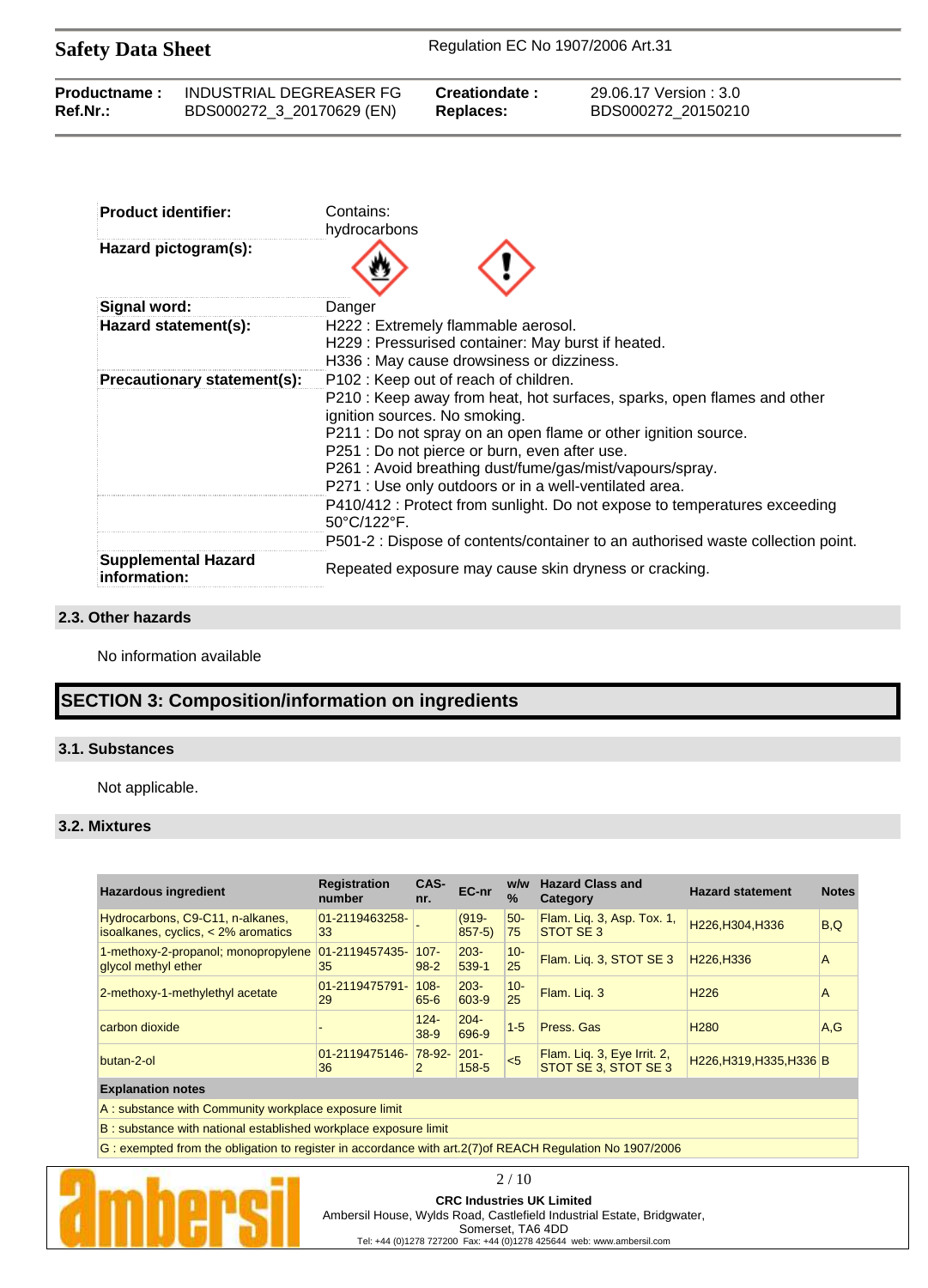| <b>Safety Data Sheet</b> |                           | Regulation EC No 1907/2006 Art.31 |                        |  |
|--------------------------|---------------------------|-----------------------------------|------------------------|--|
| <b>Productname:</b>      | INDUSTRIAL DEGREASER FG   | Creationdate :                    | 29.06.17 Version : 3.0 |  |
| Ref.Nr.:                 | BDS000272_3_20170629 (EN) | <b>Replaces:</b>                  | BDS000272 20150210     |  |

Q : The CAS-no is only an indicative identifier to be used outside the EU for global inventory entries.

(\* Explanation phrases : see chapter 16)

# **SECTION 4: First aid measures**

#### **4.1. Description of first aid measures**

| Contact with eyes : | If substance has got into eyes, immediately wash out with plenty of water<br>If eye irritation persists: Get medical advice/attention.             |
|---------------------|----------------------------------------------------------------------------------------------------------------------------------------------------|
| Contact with skin:  | Wash with plenty of soap and water.<br>If skin irritation occurs: Get medical advice/attention.                                                    |
| Inhalation:         | IF INHALED: Remove person to fresh air and keep comfortable for breathing.                                                                         |
|                     | Call a POISON CENTER or doctor/physician if you feel unwell.                                                                                       |
| Ingestion :         | If swallowed do not induce vomiting because of risk of aspiration into the<br>lungs. If aspiration is suspected obtain immediate medical attention |

#### **4.2. Most important symptoms and effects, both acute and delayed**

| Inhalation:           | Excessive inhalation of solvent vapours may give rise to nausea, headaches<br>and dizziness                                                                                |
|-----------------------|----------------------------------------------------------------------------------------------------------------------------------------------------------------------------|
| Ingestion $:$         | After vomiting of swallowed product aspiration into lungs is likely. Solvents<br>may induce chemical pneumonia.<br>Symptoms: sore throat, abdominal pain, nausea, vomiting |
| <b>Skin contact :</b> | May cause irritation.<br>Symptoms: redness and pain                                                                                                                        |
| Eye contact :         | May cause irritation.<br>Symptoms: redness and pain                                                                                                                        |

#### **4.3. Indication of any immediate medical attention and special treatment needed**

**General Advice :** If you feel unwell, seek medical advice (show the label where possible If symptoms persist always call a doctor

# **SECTION 5: Firefighting measures**

#### **5.1. Extinguishing media**

foam, carbon dioxide or dry agent Do not use water jet extinguishing media, due to the risk of spreading fire.

#### **5.2. Special hazards arising from the substance or mixture**

Aerosols may explode if heated above 50°C Forms hazardous decomposition products CO,CO2

#### **5.3. Advice for firefighters**

Keep container(s) exposed to fire cool, by spraying with water



3 / 10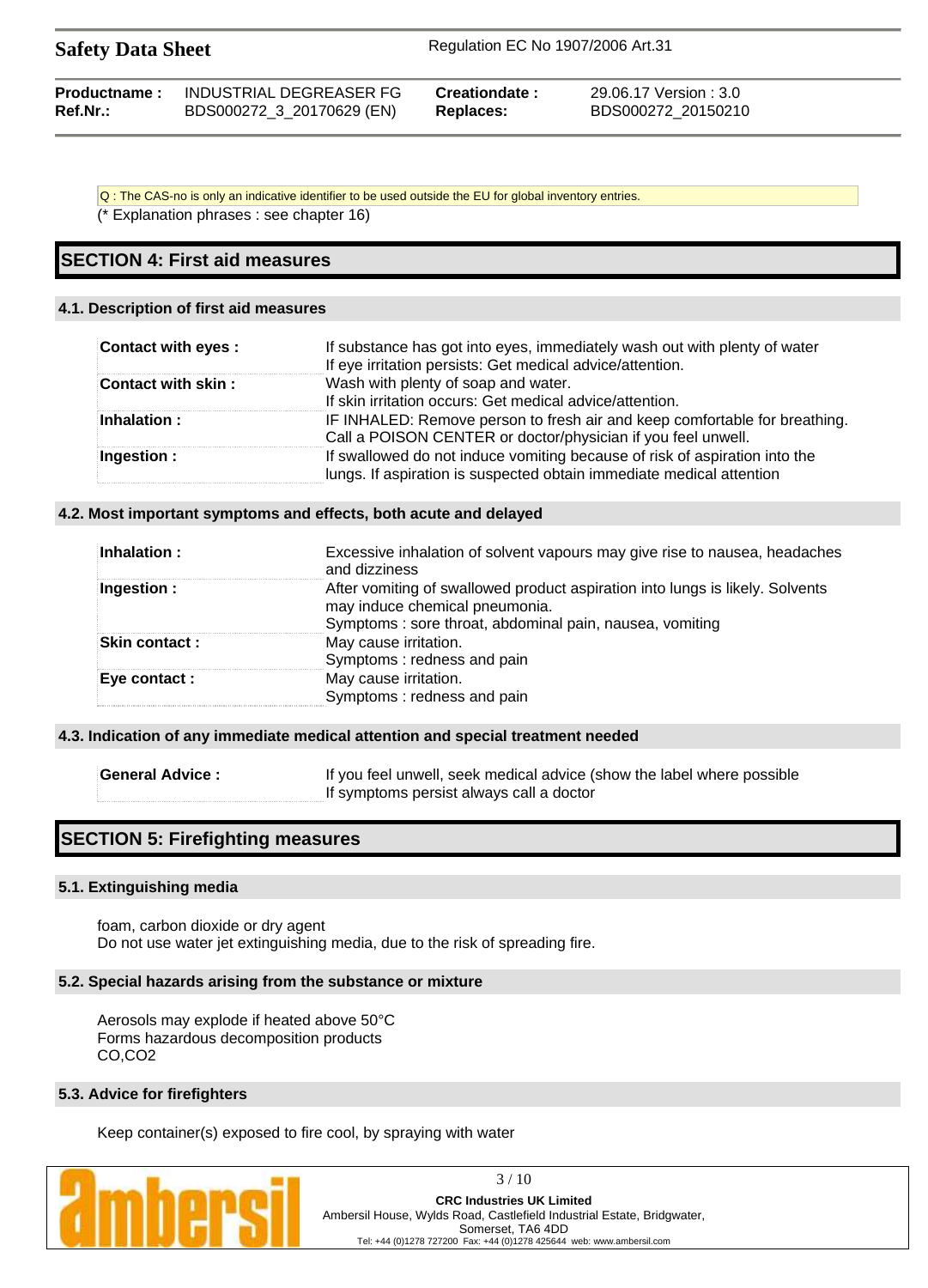| <b>Safety Data Sheet</b> |                         | Regulation EC No 1907/2006 Art.31 |                        |  |
|--------------------------|-------------------------|-----------------------------------|------------------------|--|
| <b>Productname:</b>      | INDUSTRIAL DEGREASER FG | <b>Creationdate :</b>             | 29.06.17 Version : 3.0 |  |

**Ref.Nr.:** BDS000272\_3\_20170629 (EN) **Replaces:** BDS000272\_20150210

In case of fire, do not breathe fumes

# **SECTION 6: Accidental release measures**

#### **6.1. Personal precautions, protective equipment and emergency procedures**

Shut off all ignition sources Ensure adequate ventilation Wear suitable protective clothing and gloves.

#### **6.2. Environmental precautions**

Do not allow to enter public sewers and watercourses If polluted water reaches drainage systems or water courses, immediately inform appropriate authorities

#### **6.3. Methods and material for containment and cleaning up**

Absorb spillage in suitable inert material

#### **6.4. Reference to other sections**

For further information see section 8

# **SECTION 7: Handling and storage**

#### **7.1. Precautions for safe handling**

Keep away from heat and sources of ignition Take precautionary measures against static discharges Equipment should be earthed Use explosion-proof electrical/ventilating/lighting/.../equipment. Use only non-sparking tools. Do not breathe aerosols or vapours. Ensure adequate ventilation Avoid contact with skin and eyes. Wash thoroughly after use Wear protective gloves/protective clothing/eye protection/face protection.

#### **7.2. Conditions for safe storage, including any incompatibilities**

Pressurized container : protect from sunlight and do not expose to temperatures exceeding 50°C. Keep out of reach of children.

#### **7.3. Specific end use(s)**

Cleaners - Heavy duty

# **SECTION 8: Exposure controls/personal protection**



4 / 10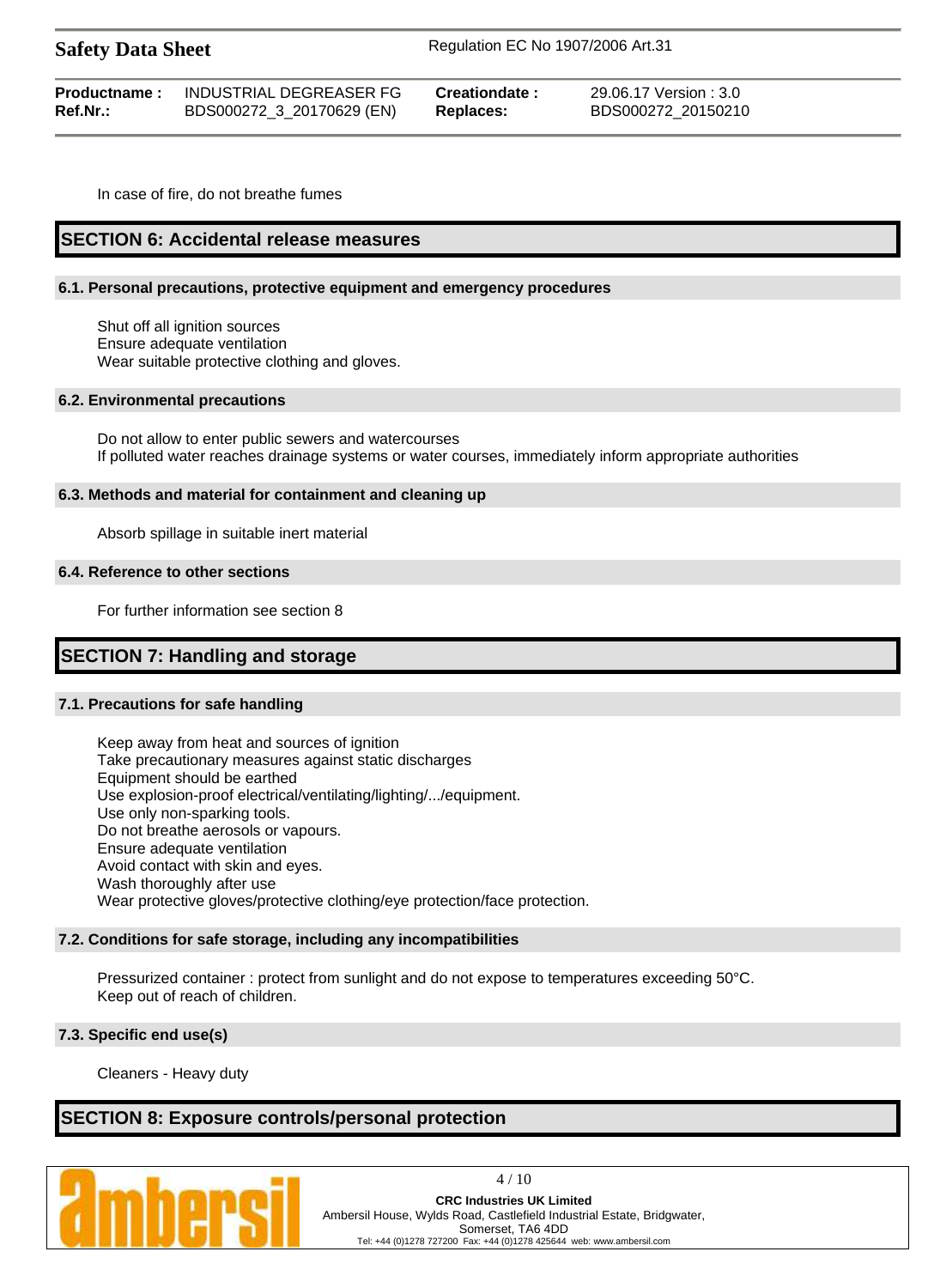| <b>Safety Data Sheet</b> |                         | Regulation EC No 1907/2006 Art.31 |                        |  |
|--------------------------|-------------------------|-----------------------------------|------------------------|--|
| <b>Productname:</b>      | INDUSTRIAL DEGREASER FG | Creationdate :                    | 29.06.17 Version : 3.0 |  |

| Ref.Nr.: | BDS000272_3_20170629 (EN) | <b>Replaces:</b> |
|----------|---------------------------|------------------|
|          |                           |                  |

# **Ref.Nr.:** BDS000272\_3\_20170629 (EN) **Replaces:** BDS000272\_20150210

### **8.1. Control parameters**

#### **Exposure limits :**

| <b>Hazardous ingredient</b>                             | CAS-nr.        | method      |            |
|---------------------------------------------------------|----------------|-------------|------------|
| <b>EU</b> established exposure limits:                  |                |             |            |
| 1-methoxy-2-propanol; monopropylene glycol methyl ether | 107-98-2       | <b>TWA</b>  | $100$ ppm  |
|                                                         |                | <b>STEL</b> | $150$ ppm  |
| 2-methoxy-1-methylethyl acetate                         | $108 - 65 - 6$ | <b>TWA</b>  | $50$ ppm   |
|                                                         |                | <b>STEL</b> | $100$ ppm  |
| carbon dioxide                                          | 124-38-9       | <b>TWA</b>  | 9000 mg/m3 |
|                                                         |                | <b>STEL</b> | 1800 mg/m3 |

#### **8.2. Exposure controls**

| <b>Control procedures:</b>          | Ensure adequate ventilation<br>Keep away from heat and sources of ignition<br>Take precautionary measures against static discharges                                                               |
|-------------------------------------|---------------------------------------------------------------------------------------------------------------------------------------------------------------------------------------------------|
| <b>Personal protection:</b>         | Take precautions to avoid contact with skin and eyes when handling the<br>product.<br>It is good practice to wear gloves and to provide adequate ventilation<br>whenever using the product.       |
|                                     | In all cases handle and use the product in accordance with good industrial<br>hygiene practices.                                                                                                  |
| inhalation :                        | In case of insufficient ventilation, wear suitable respiratory equipment.                                                                                                                         |
| recommended respiratory protection: | Air purifying respirator equiped with organic gas/vapor cartridge (type A)                                                                                                                        |
| hands and skin:                     | Depending on amount and duration of use and the risk of contact with the<br>product the gloves manufacturer can assist you in the selection of the right<br>glove material and breakthrough time. |
| Recommended gloves:                 | <b>Nitrile</b>                                                                                                                                                                                    |
| eyes :                              | Wear safety eyewear according to EN 166.                                                                                                                                                          |
| <b>Environmental protection:</b>    | Avoid release to the environment.<br>Collect spillage.                                                                                                                                            |

# **SECTION 9: Physical and chemical properties**

#### **9.1. Information on basic physical and chemical properties**

| (for aerosols data for the product without propellant) |                       |
|--------------------------------------------------------|-----------------------|
| Apperance : physical state :                           | CO2 propelled liquid. |
| colour:                                                | Colorless.            |
| odour :                                                | Sweet ether-like.     |
| pH :                                                   | Not applicable.       |
| Boiling point/range :                                  | 100-200 °C            |
| Flash point :                                          | 23 °C (Closed Cup)    |
| <b>Evaporation rate:</b>                               | Not available.        |
| Explosion limits : upper limit : Not available.        |                       |
| lower limit:                                           | Not available.        |
| Vapour pressure :                                      | Not available.        |

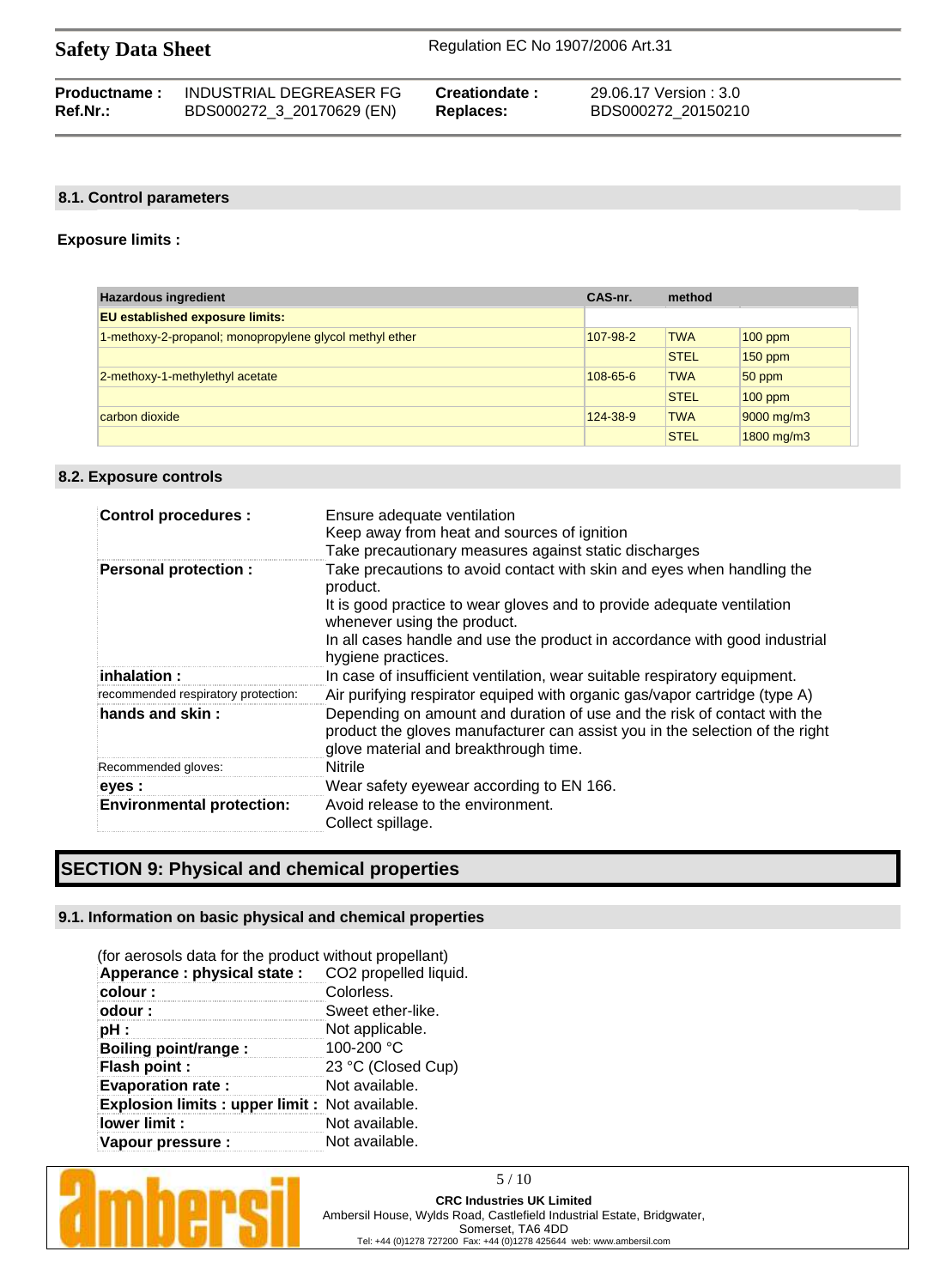| <b>Safety Data Sheet</b> |  | Regulation EC No 1907/2006 Art.31 |  |                                           |  |  |  |
|--------------------------|--|-----------------------------------|--|-------------------------------------------|--|--|--|
| $\sim$ $\sim$            |  |                                   |  | $\sim$ $\sim$ $\sim$ $\sim$ $\sim$ $\sim$ |  |  |  |

| Productname: | INDUSTRIAL DEGREASER FG   | Creationdate : | 29.06.17 Version : 3.0 |
|--------------|---------------------------|----------------|------------------------|
| Ref.Nr.:     | BDS000272_3_20170629 (EN) | Replaces:      | BDS000272 20150210     |

| <b>Relative density:</b>    | $0.813$ g/cm3 (@ 20 $^{\circ}$ C). |  |  |
|-----------------------------|------------------------------------|--|--|
| <b>Solubility in water:</b> | Insoluble in water                 |  |  |
| Auto-ignition :             | > 200 °C                           |  |  |
| Viscosity :                 | Not available.                     |  |  |
|                             |                                    |  |  |

#### **9.2. Other information**

**VOC = volatile organic compounds** 783 g/l

# **SECTION 10: Stability and reactivity**

#### **10.1. Reactivity**

No hazardous reactions known if used for its intended purpose

#### **10.2. Chemical stability**

Stable

#### **10.3. Possibility of hazardous reactions**

No hazardous reactions known if used for its intended purpose

#### **10.4. Conditions to avoid**

Avoid overheating

#### **10.5. Incompatible materials**

Strong oxidising agent

#### **10.6. Hazardous decomposition products**

CO,CO2

### **SECTION 11: Toxicological information**

### **11.1. Information on toxicological effects**

| acute toxicity:                       | based on available data the classification criteria are not met                                |
|---------------------------------------|------------------------------------------------------------------------------------------------|
| skin corrosion/irritation:            | based on available data the classification criteria are not met                                |
|                                       | serious eye damage/irritation: based on available data the classification criteria are not met |
| respiratory or skin<br>sensitisation: | based on available data the classification criteria are not met                                |
| germ cell mutagenicity:               | based on available data the classification criteria are not met                                |
| carcinogenicity:                      | based on available data the classification criteria are not met                                |
| toxicity for reproduction:            | based on available data the classification criteria are not met                                |
| <b>STOT-single exposure:</b>          | May cause drowsiness or dizziness.                                                             |

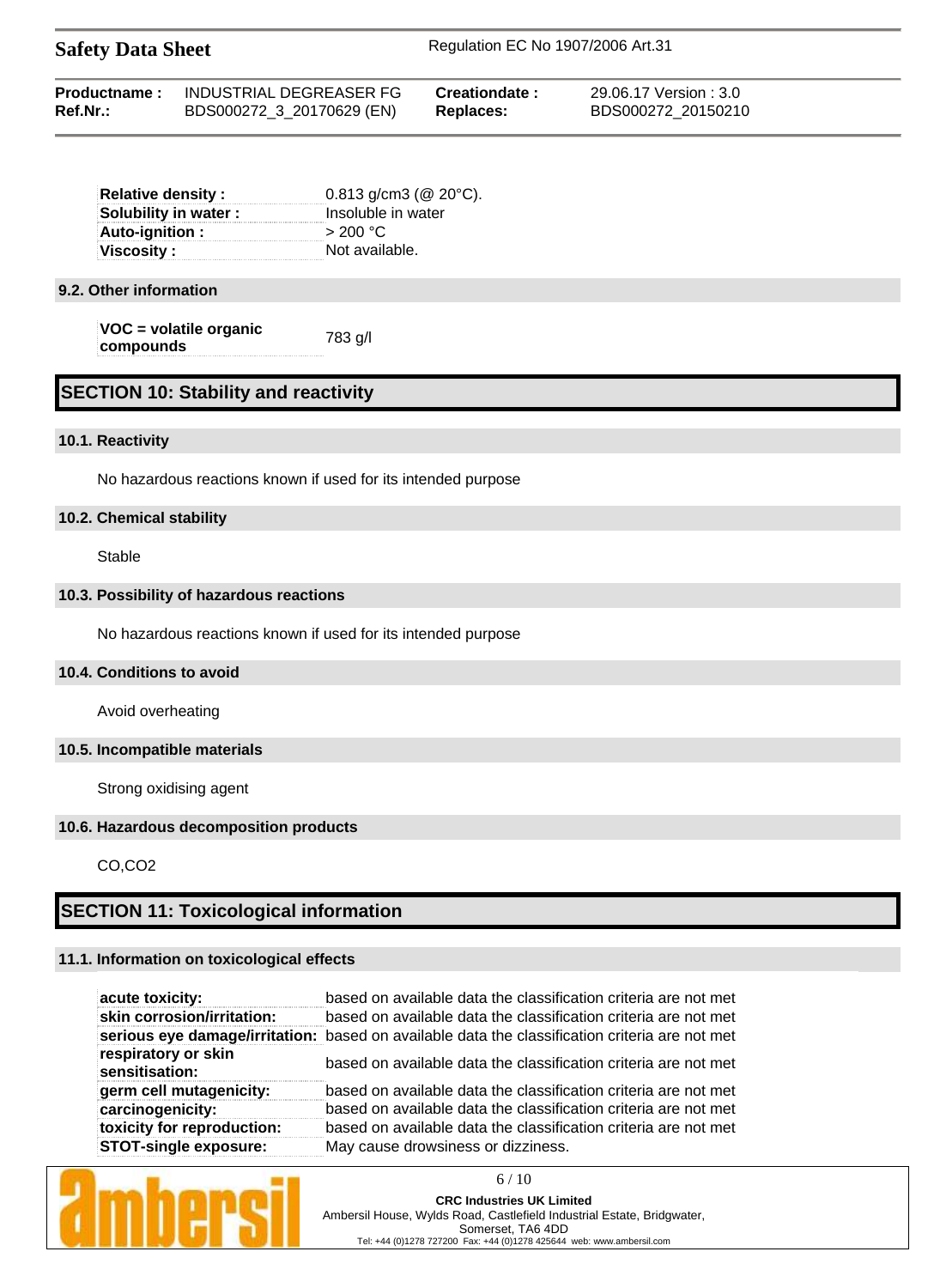| <b>Safety Data Sheet</b> | Regulation EC No 1907/2006 Art.31 |
|--------------------------|-----------------------------------|
|                          |                                   |

| Productname: | INDUSTRIAL DEGREASER FG   | Creationdate : | 29.06.17 Version : 3.0 |
|--------------|---------------------------|----------------|------------------------|
| $Ref.Nr.$ :  | BDS000272_3_20170629 (EN) | Replaces:      | BDS000272 20150210     |

| <b>STOT repeated exposure:</b> | based on available data the classification criteria are not met |
|--------------------------------|-----------------------------------------------------------------|
| aspiration hazard:             | based on available data the classification criteria are not met |

#### **Information on likely routes of exposure:**

| Inhalation :          | Inhalation of solvent vapours may give rise to nausea, headaches and<br>dizziness                                                                                             |
|-----------------------|-------------------------------------------------------------------------------------------------------------------------------------------------------------------------------|
| Ingestion :           | After vomiting of swallowed product aspiration into lungs is likely. Solvents<br>may induce chemical pneumonia.                                                               |
| <b>Skin contact :</b> | Prolonged skin contact will result in defatting of the skin, leading to irritation,<br>and in some cases, dermatitis<br>Repeated exposure may cause skin dryness or cracking. |
| Eye contact :         | May cause irritation.                                                                                                                                                         |

#### **Toxicological data :**

| <b>Hazardous ingredient</b>                                          | CAS-nr.        | method          |                |
|----------------------------------------------------------------------|----------------|-----------------|----------------|
| 1-methoxy-2-propanol; monopropylene glycol methyl ether              | 107-98-2       | LD50 oral rat   | 4016 mg/kg     |
|                                                                      |                | LC50 inhal.rat  | 27596 mg/l     |
|                                                                      |                | LD50 derm.rabit | 2000 mg/kg     |
| 2-methoxy-1-methylethyl acetate                                      | $108 - 65 - 6$ | LD50 oral rat   | $> 5000$ mg/kg |
|                                                                      |                | LC50 inhal.rat  | $10.8$ mg/l    |
|                                                                      |                | LD50 derm.rat   | $> 5000$ mg/kg |
|                                                                      |                | LD50 derm.rabit | $>$ 5000 mg/kg |
| butan-2-ol                                                           | 78-92-2        | LD50 oral rat   | $>$ 2000 mg/kg |
|                                                                      |                | LD50 derm.rabit | $> 2000$ mg/kg |
| Hydrocarbons, C9-C11, n-alkanes, isoalkanes, cyclics, < 2% aromatics |                | LD50 oral rat   | $>5000$ mg/kg  |
|                                                                      |                | LC50 inhal.rat  | 4951 mg/m3     |
|                                                                      |                | LD50 derm.rabit | $>5000$ mg/kg  |

# **SECTION 12: Ecological information**

# **12.1. Toxicity**

### Not classified

### **Ecotoxicological data:**

| <b>Hazardous ingredient</b>                             | CAS-nr.        | method       |              |
|---------------------------------------------------------|----------------|--------------|--------------|
| 1-methoxy-2-propanol; monopropylene glycol methyl ether | 107-98-2       | LC50 fish    | 6812 mg/l    |
|                                                         |                | EC50 daphnia | 23300 mg/l   |
| 2-methoxy-1-methylethyl acetate                         | $108 - 65 - 6$ | LC50 fish    | 100-180 mg/l |
|                                                         |                | EC50 daphnia | $> 400$ mg/l |
| butan-2-ol                                              | 78-92-2        | IC50 algae   | 2029 mg/l    |
|                                                         |                | LC50 fish    | 2993 mg/l    |
|                                                         |                | EC50 daphnia | 308 mg/l     |

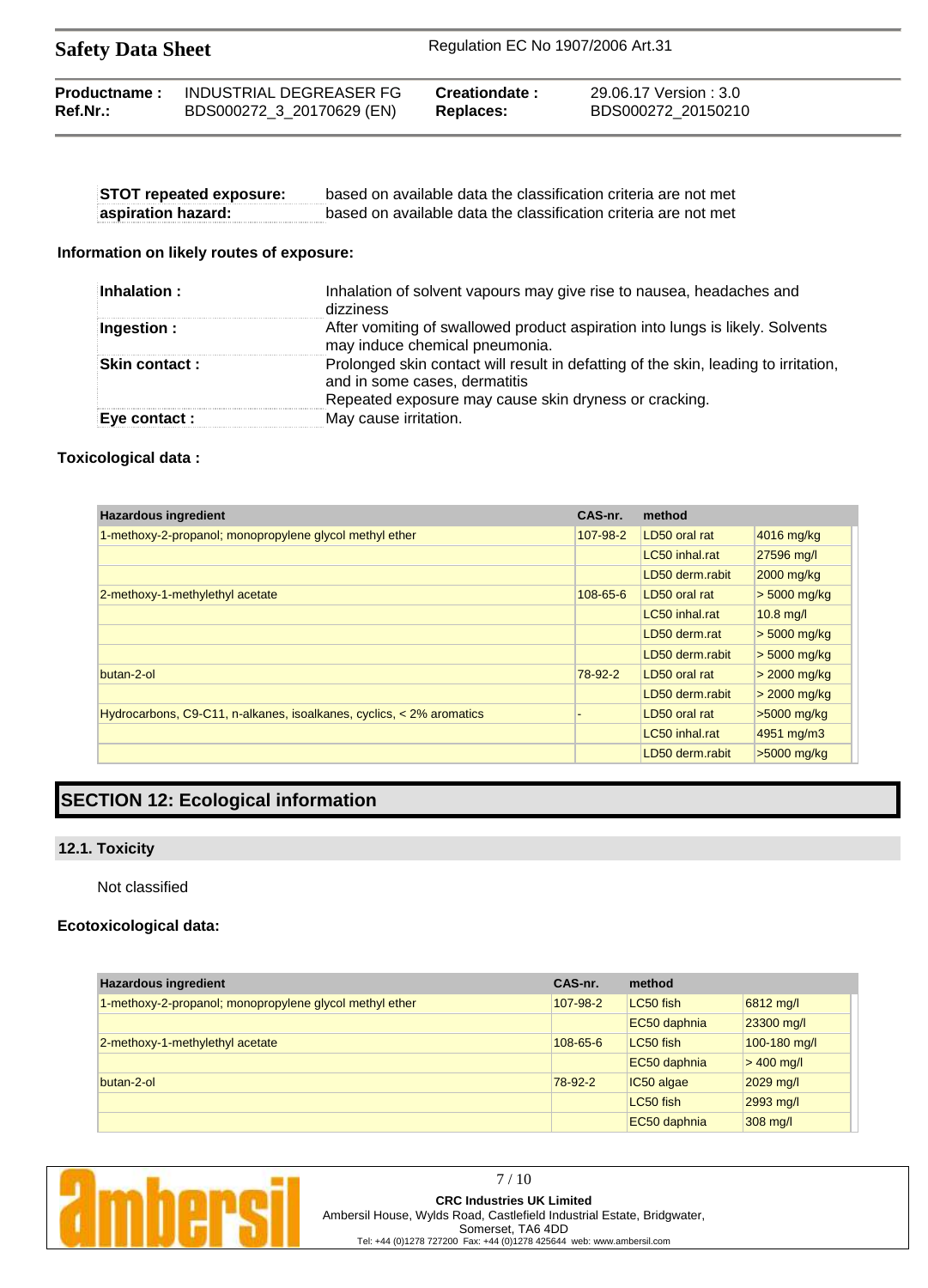| <b>Safety Data Sheet</b> |                         | Regulation EC No 1907/2006 Art.31 |                        |  |
|--------------------------|-------------------------|-----------------------------------|------------------------|--|
| <b>Productname:</b>      | INDUSTRIAL DEGREASER FG | Creationdate:                     | 29.06.17 Version : 3.0 |  |

**Ref.Nr.:** BDS000272\_3\_20170629 (EN) **Replaces:** BDS000272\_20150210

#### **12.2. Persistence and degradability**

No experimental data available

#### **12.3. Bioaccumulative potential**

No experimental data available

#### **12.4. Mobility in soil**

Insoluble in water

#### **12.5. Results of PBT and vPvB assessment**

No information available

#### **12.6. Other adverse effects**

No experimental data available

### **SECTION 13: Disposal considerations**

#### **13.1. Waste treatment methods**

| $\blacksquare$ Product : | This material and its container must be disposed of in a safe way.<br>Do not discharge into drains or the environment, dispose to an authorised<br>waste collection point. |  |  |
|--------------------------|----------------------------------------------------------------------------------------------------------------------------------------------------------------------------|--|--|
| National regulations:    | Disposal should be in accordance with local, state or national legislation                                                                                                 |  |  |

# **SECTION 14: Transport information**

#### **14.1. UN number**

UN-number : 1950

### **14.2. UN proper shipping name**

Proper shipping name: AEROSOLS

#### **14.3. Transport hazard class(es)**

Class: 2.1 ADR/RID - Classification code: 5F

#### **14.4. Packing group**

Packing group: Not applicable.

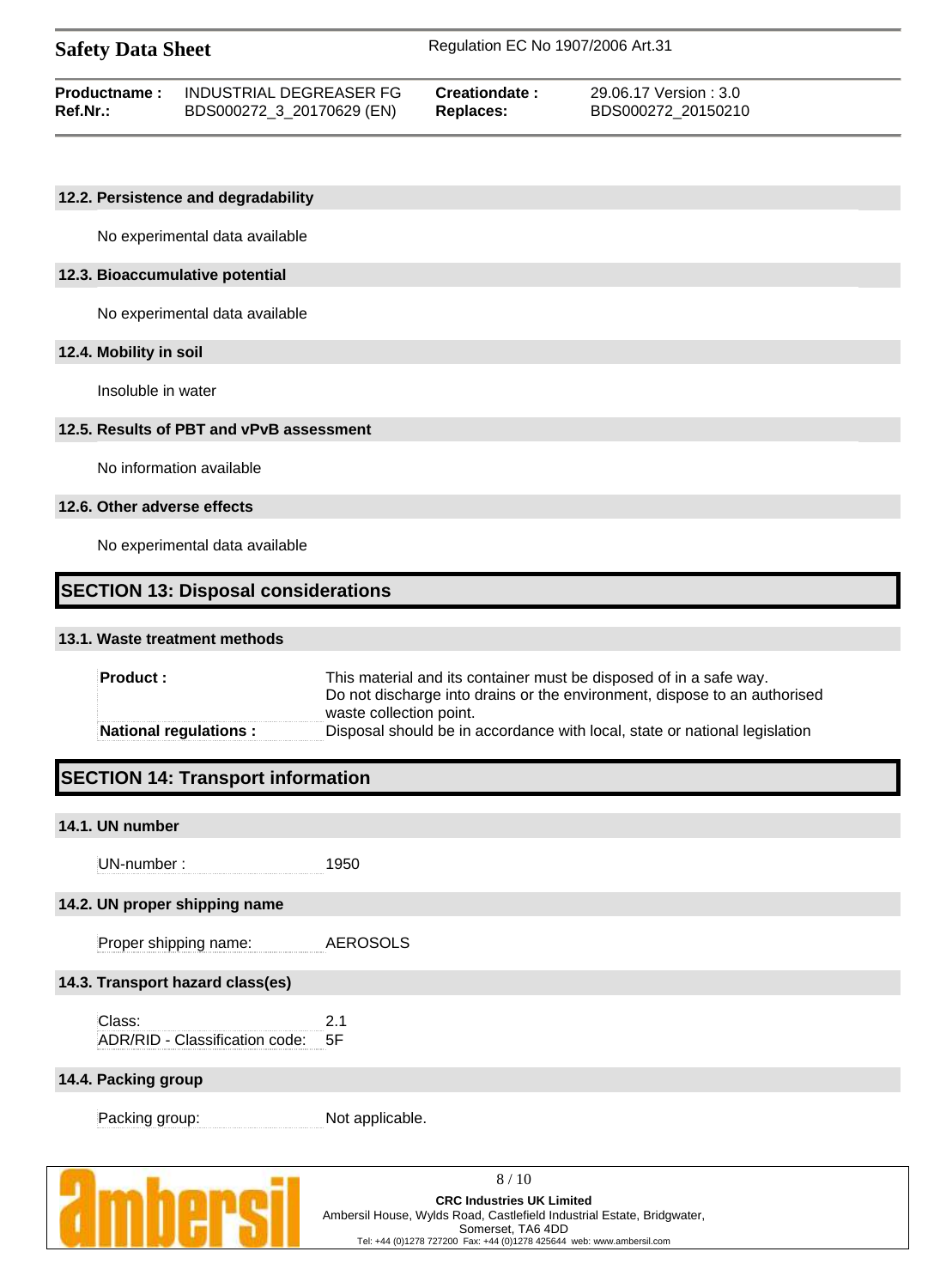| <b>Safety Data Sheet</b> |                           | Regulation EC No 1907/2006 Art.31 |                        |  |
|--------------------------|---------------------------|-----------------------------------|------------------------|--|
| Productname:             | INDUSTRIAL DEGREASER FG   | Creationdate:                     | 29.06.17 Version : 3.0 |  |
| Ref.Nr.:                 | BDS000272 3 20170629 (EN) | Replaces:                         | BDS000272 20150210     |  |

#### **14.5. Environmental hazards**

ADR/RID - Environmentally hazardous: No IMDG - Marine pollutant: No IATA/ICAO - Environmentally hazardous: hazardous:

#### **14.6. Special precautions for user**

| ADR/RID - Tunnelcode: | (D)      |
|-----------------------|----------|
| IMDG - Ems:           | F-D. S-U |
| IATA/ICAO - PAX:      | 203      |
| IATA/ICAO - CAO       | 203      |
|                       |          |

#### **14.7. Transport in bulk according to Annex II of MARPOL and the IBC Code**

Not applicable.

# **SECTION 15: Regulatory information**

#### **15.1. Safety, health and environmental regulations/legislation specific for the substance or mixture**

The Safety Data Sheet is compiled according to the current European requirements. Regulation (EC) No 1907/2006 (REACH) Regulation (EC) No 1272/2008 (CLP) Dir. 2013/10/EU, 2008/47/EC amendment of the aerosol dispenser directive 75/324/EEC.

#### **15.2. Chemical safety assessment**

No information available

# **SECTION 16: Other information**

\*Explanation hazard statements: H226 : Flammable liquid and vapour.

|                        | H280 : Contains gas under pressure; may explode if heated. |
|------------------------|------------------------------------------------------------|
|                        | H304 : May be fatal if swallowed and enters airways.       |
|                        | H319 : Causes serious eye irritation.                      |
|                        | H335 : May cause respiratory irritation.                   |
|                        | H336 : May cause drowsiness or dizziness.                  |
| REVISIONS IN CHAPTRE : | 8.2. Exposure controls                                     |
| acronyms and synonyms: | $TWA = time weight average$                                |
|                        | STEL = short time exposure limit                           |
|                        | VOC = volatile organic compounds                           |
|                        | PBT = persistant bioaccumulative toxic                     |
|                        | $vPvB = very$ persitant very bioaccumulative               |
|                        |                                                            |

This product should be stored, handled and used in accordance with good industrial hygiene practices and in conformity with any legal regulation.

The information contained herewith is based on the present state of our knowledge and is intended to describe our products from the point of view of safety requirements. It does not guarantee any specific properties.